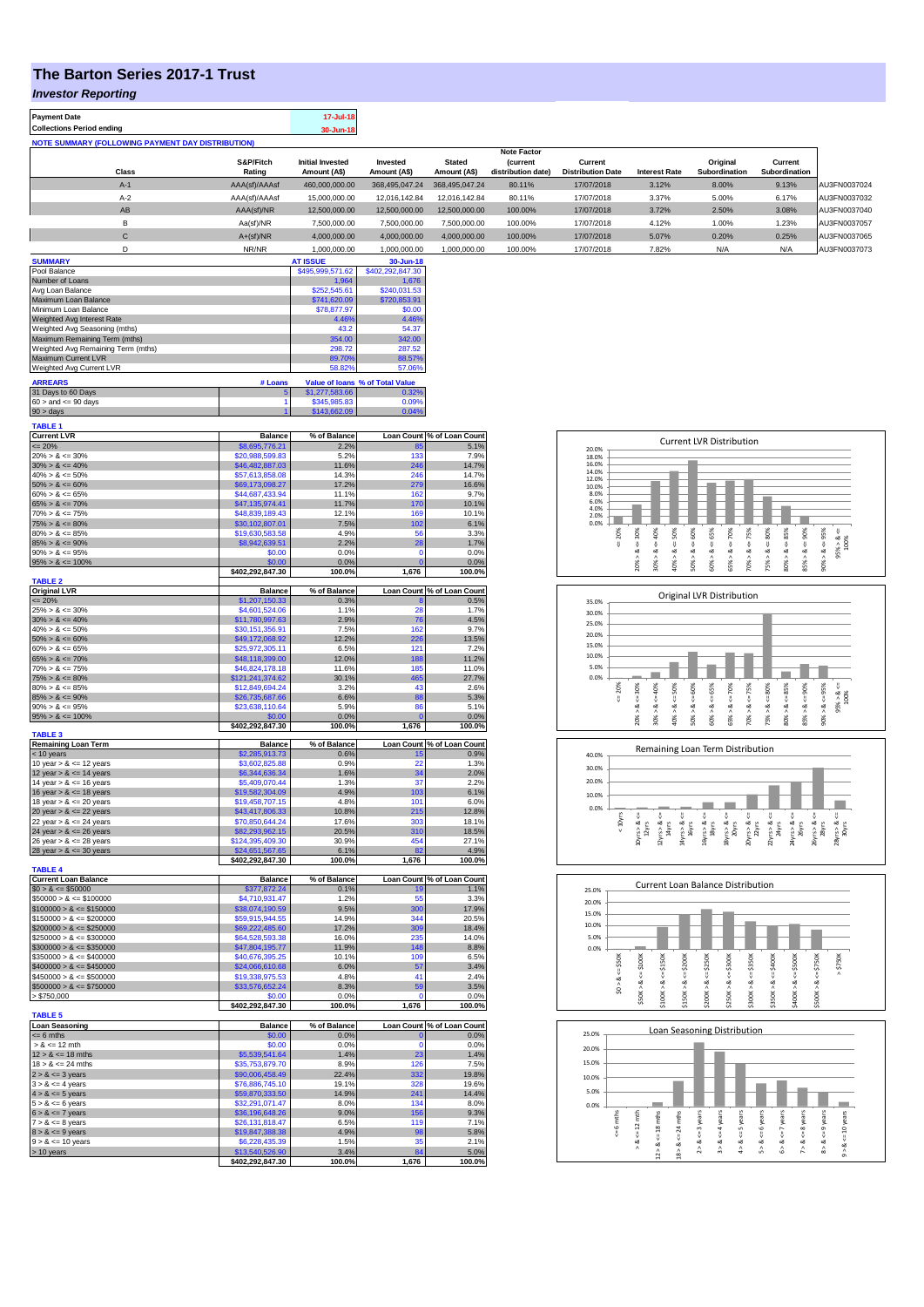## **The Barton Series 2017-1 Trust**

## *Investor Reporting*

| <b>Payment Date</b>                                 |                                      | 17-Jul-18         |              |                                         |
|-----------------------------------------------------|--------------------------------------|-------------------|--------------|-----------------------------------------|
| <b>Collections Period ending</b>                    |                                      | 30-Jun-18         |              |                                         |
| TABLE <sub>6</sub>                                  |                                      |                   |              |                                         |
| Postcode Concentration (top 10 by value)            | <b>Balance</b>                       | % of Balance      |              | Loan Count % of Loan Count              |
| 2650                                                | \$9,130,092.96                       | 2.3%              | 49           | 2.5%                                    |
| 2914                                                | \$7,308,147.45                       | 1.8%              | 22           | 1.3%                                    |
| 2615                                                | \$7,155,503.20                       | 1.8%              | 28           | 1.7%                                    |
| 6210                                                | \$7,059,481.11                       | 1.8%              | 35           | 2.1%                                    |
| 2905                                                | \$6,872,848.51                       | 1.7%              | 26           | 1.6%                                    |
| 2602                                                | \$6,775,991.58                       | 1.7%              | 24           | 1.4%                                    |
| 5108                                                | \$6,557,969.29                       | 1.6%              | 38           | 2.3%                                    |
| 2617                                                | \$5,724,970.56                       | 1.4%              | 18           | 1.1%                                    |
| 5109                                                | \$5,589,173.42                       | 1.4%              | 29           | 1.7%                                    |
| 2913                                                | \$5,127,522.73                       | 1.3%              | 20           | 1.2%                                    |
| <b>TABLE 7</b><br><b>Geographic Distribution</b>    | <b>Balance</b>                       | % of Balance      |              |                                         |
| <b>Australian Capital Territory</b>                 | \$71,876,511.60                      | 17.9%             |              | Loan Count % of Loan Count<br>267 15.9% |
| New South Wales                                     | \$65,777,724.25                      | 16.4%             | 263          | 15.7%                                   |
| Northern Territory                                  | \$1,203,873.66                       | 0.3%              | -5           | 0.3%                                    |
| Queensland                                          | \$13,136,658.24                      | 3.3%              | 52           | 3.1%                                    |
| South Australia                                     | \$166,392,677.82                     | 41.4%             | 778          | 46.4%                                   |
| Tasmania                                            | \$750,442.16                         | 0.2%              | 2            | 0.1%                                    |
| Victoria                                            | \$10,257,217.31                      | 2.5%              | 37           | 2.2%                                    |
| Western Australia                                   | \$72,897,742.26                      | 18.1%             | 272          | 16.2%                                   |
|                                                     | \$402,292,847.30                     | 100.0%            | 1,676        | 100.0%                                  |
| <b>TABLE 8</b>                                      |                                      |                   |              |                                         |
| Metro/Non-Metro/Inner-City                          | <b>Balance</b>                       | % of Balance      |              | Loan Count % of Loan Count              |
| Metro                                               | \$313,673,365.80                     | 78.0%             | 1289         | 76.9%                                   |
| Non-metro                                           | \$87,679,949.56                      | 21.8%             | 383          | 22.9%                                   |
| Inner city                                          | \$939,531.94<br>\$402,292,847.30     | 0.2%<br>100.0%    |              | 0.2%<br>100.0%                          |
| TABLE <sub>9</sub>                                  |                                      |                   | 1,676        |                                         |
| <b>Property Type</b>                                | <b>Balance</b>                       | % of Balance      |              | Loan Count % of Loan Count              |
| <b>Residential House</b>                            | \$368,132,952.59                     | 91.5%             | 1521         | 90.8%                                   |
| <b>Residential Unit</b>                             | \$33,947,887.16                      | 8.4%              | 154          | 9.2%                                    |
| Rural                                               | \$212,007.55                         | 0.1%              |              | 0.1%                                    |
| Semi-Rural                                          | \$0.00                               | 0.0%              | 0            | 0.0%                                    |
|                                                     | \$402,292,847.30                     | 100.0%            | 1,676        | 100.0%                                  |
| <b>TABLE 10</b>                                     |                                      |                   |              |                                         |
| <b>Occupancy Type</b>                               | <b>Balance</b>                       | % of Balance      |              | Loan Count % of Loan Count              |
| Owner Occupied                                      | \$328,769,902.29                     | 81.7%             | 1354         | 80.8%                                   |
| Investment                                          | \$73,522,945.01                      | 18.3%             | 322          | 19.2%                                   |
| TABLE 11                                            | \$402,292,847.30                     | 100.0%            | 1,676        | 100.0%                                  |
| <b>Employment Type Distribution</b>                 | <b>Balance</b>                       | % of Balance      |              | Loan Count % of Loan Count              |
| Contractor                                          | \$9,246,067.78                       | 2.3%              |              | 2.2%                                    |
| Pay-as-you-earn employee (casual)                   | \$15,112,872.01                      | 3.8%              | 69           | 4.1%                                    |
| Pay-as-you-earn employee (full time)                | \$307,134,079.83                     | 76.3%             | 1245         | 74.3%                                   |
| Pay-as-you-earn employee (part time)                | \$32,672,863.73                      | 8.1%              | 146          | 8.7%                                    |
| Self employed                                       | \$15,256,897.29                      | 3.8%              | 67           | 4.0%                                    |
| No data                                             | \$22,485,298.97                      | 5.6%              | 111          | 6.6%                                    |
| Director                                            | \$384,767.69                         | 0.1%              |              | 0.0%                                    |
| TABLE 12                                            | \$402,292,847.30                     | 99.9%             | 1,676        | 99.9%                                   |
| <b>LMI Provider</b>                                 | <b>Balance</b>                       | % of Balance      |              | Loan Count % of Loan Count              |
| QBE                                                 | \$370,298,378.45                     | 92.0%             | 1564         | 93.3%                                   |
| Genworth                                            | \$31,994,468.85                      | 8.0%              | 112          | 6.7%                                    |
| <b>TABLE 13</b>                                     | \$402,292,847.30                     | 100.0%            | 1,676        | 100.0%                                  |
| <b>Arrears</b>                                      | <b>Balance</b>                       | % of Balance      |              | Loan Count % of Loan Count              |
| $= 0$ days                                          | \$392,813,805.92                     | 97.6%             | 1641         | 97.9%                                   |
| $0 >$ and $\lt = 30$ days                           | \$7,711,809.80                       | 1.9%              | 28           | 1.7%                                    |
| $30$ > and <= 60 days                               | \$1,277,583.66                       | 0.3%              | 5            | 0.3%                                    |
| $60 >$ and $\leq 90$ days                           | \$345,985.83                         | 0.1%              | 1            | 0.1%                                    |
| 90 > days                                           | \$143,662.09                         | 0.0%              |              | 0.1%                                    |
|                                                     | \$402,292,847.30                     | 100.0%            | 1,676        | 100.0%                                  |
| <b>TABLE 14</b>                                     |                                      |                   |              |                                         |
| <b>Interest Rate Type</b>                           | <b>Balance</b>                       | % of Balance      |              | Loan Count % of Loan Count              |
| Variable                                            | \$271,461,543.50                     | 67.5%             | 1151         | 68.7%                                   |
| Fixed                                               | \$130,831,303.80<br>\$402,292,847.30 | 32.5%<br>100.0%   | 525<br>1,676 | 31.3%<br>100.0%                         |
| TABLE 15                                            |                                      |                   |              |                                         |
| <b>Weighted Ave Interest Rate</b>                   | <b>Balance</b>                       | <b>Loan Count</b> |              |                                         |
| <b>Fixed Interest Rate</b>                          | 4.32%                                | 525               |              |                                         |
| <b>TABLE 16</b>                                     |                                      |                   |              |                                         |
| Foreclosure, Claims and Losses (cumulative)         | Balance                              | Loan Count        |              |                                         |
| Properties foreclosed                               | \$0.00                               |                   |              |                                         |
| Claims submitted to mortgage insurers               | \$0.00                               | Ō                 |              |                                         |
| Claims paid by mortgage insurers                    | \$0.00                               | Ō                 |              |                                         |
|                                                     |                                      |                   |              |                                         |
| loss covered by excess spread<br>Amount charged off | \$0.00<br>\$0.00                     | Ō<br>ö            |              |                                         |

Please note: Stratified data excludes loans where the collateral has been sold and there is an LMI claim pending.